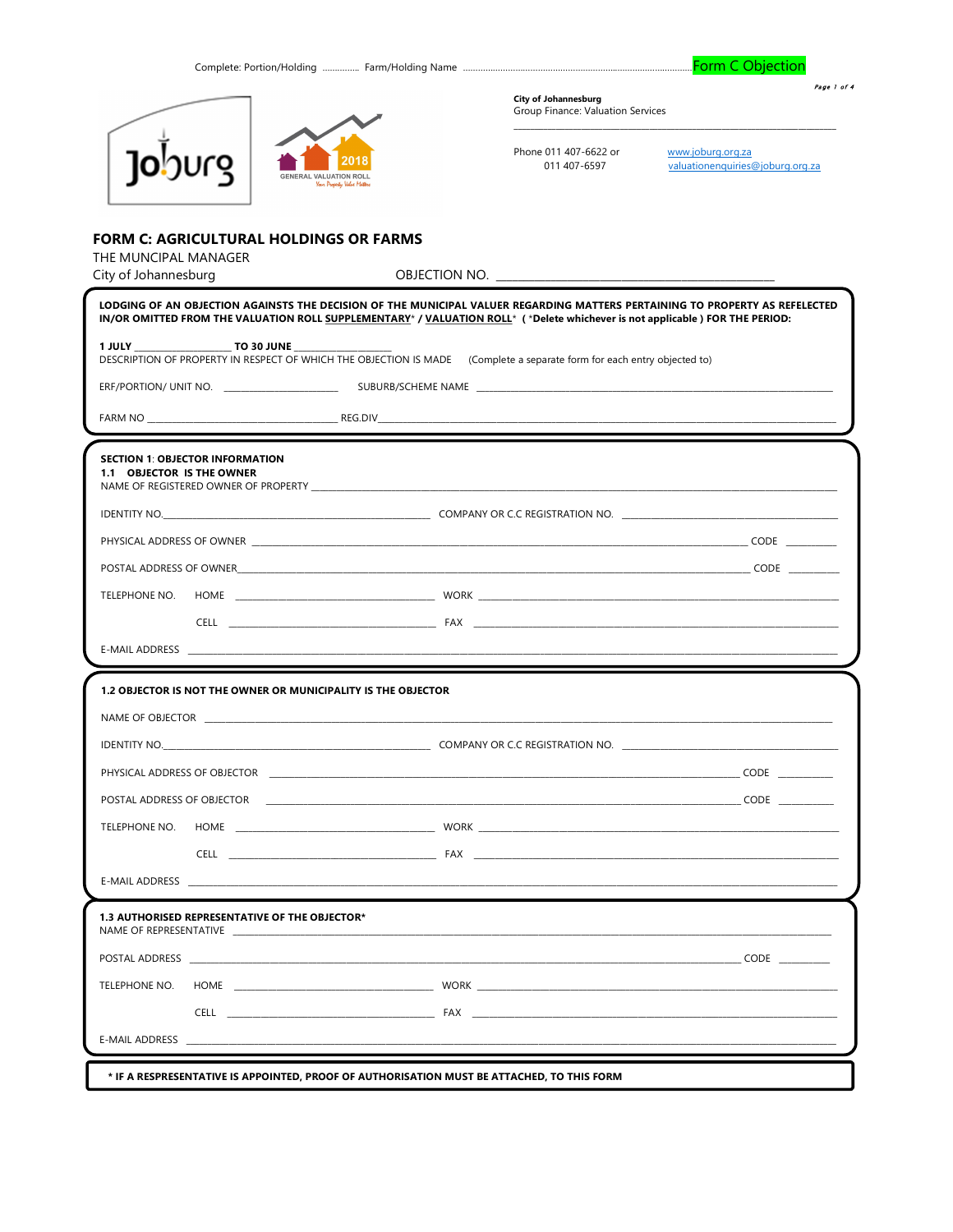| City of Johannesburg                       |                                                                                                                                                                                                                                                                                                          |  |
|--------------------------------------------|----------------------------------------------------------------------------------------------------------------------------------------------------------------------------------------------------------------------------------------------------------------------------------------------------------|--|
|                                            |                                                                                                                                                                                                                                                                                                          |  |
|                                            | SECTION 2: PROPERTY DETAILS (FOR SECTIONAL TITLES SEE SECTION 4)                                                                                                                                                                                                                                         |  |
|                                            |                                                                                                                                                                                                                                                                                                          |  |
|                                            |                                                                                                                                                                                                                                                                                                          |  |
|                                            |                                                                                                                                                                                                                                                                                                          |  |
|                                            |                                                                                                                                                                                                                                                                                                          |  |
|                                            |                                                                                                                                                                                                                                                                                                          |  |
|                                            |                                                                                                                                                                                                                                                                                                          |  |
|                                            |                                                                                                                                                                                                                                                                                                          |  |
|                                            |                                                                                                                                                                                                                                                                                                          |  |
|                                            |                                                                                                                                                                                                                                                                                                          |  |
| 3.1 MAIN DWELLING                          | SECTION 3: DESCRIPTION OF RESIDENTIAL DWELLING (FOR SECTIONAL TITLES SEE SECTION 4) (INDICATE NUMBER OR STATE YES / NO)                                                                                                                                                                                  |  |
|                                            |                                                                                                                                                                                                                                                                                                          |  |
|                                            |                                                                                                                                                                                                                                                                                                          |  |
| 3.2 OTHER BUILDINGS - ATTACH AS ANNEXURE A |                                                                                                                                                                                                                                                                                                          |  |
| game)<br>Tick                              | BUILDING NO. _________________DESCRIPTION____________________SIZE (m2) ______________CONDITION__________________IS THE BUILDING FUNCTIONAL ?__________<br>3.3 IS ANY PORTION OF THE PROPERTY USED FOR ANY PURPOSE OTHER THAN AGRICULTURAL? (e.g. Business, mining, eco-tourism, trading in or hunting of |  |
| IF NECESSARY PROVIDE ANNEXURE B            |                                                                                                                                                                                                                                                                                                          |  |
| 3.4 LAND ANALYSIS:                         |                                                                                                                                                                                                                                                                                                          |  |
|                                            |                                                                                                                                                                                                                                                                                                          |  |
|                                            |                                                                                                                                                                                                                                                                                                          |  |
|                                            |                                                                                                                                                                                                                                                                                                          |  |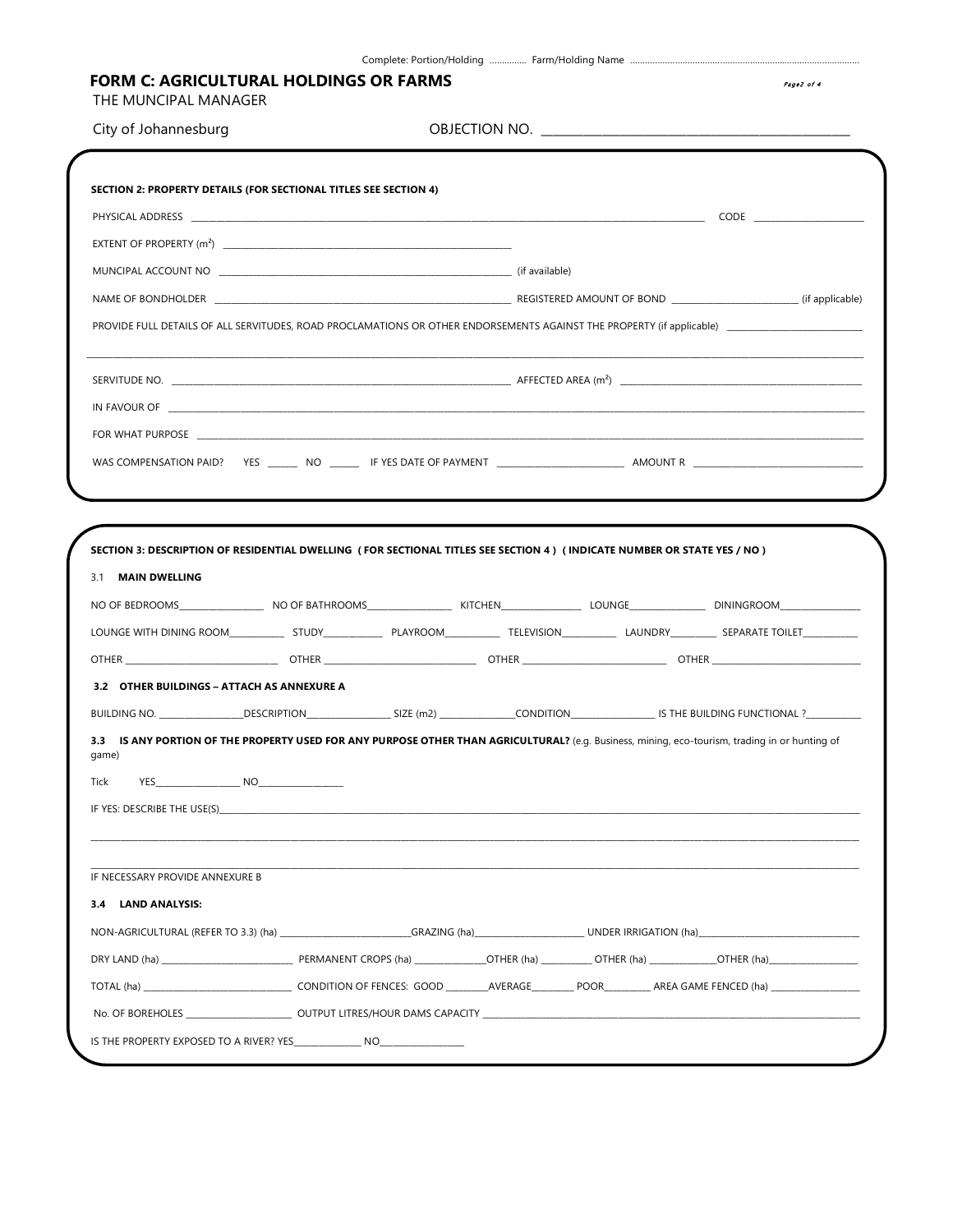|--|--|--|

## FORM C: AGRICULTURAL HOLDINGS OR FARMS **Page 3 of 4**  $_{e_{age}$  3 of 4

THE MUNCIPAL MANAGER<br>City of Johanneshurg

| City of Johannesburg                                                                                                                                                                                                           | OBJECTION NO.                                                               |  |
|--------------------------------------------------------------------------------------------------------------------------------------------------------------------------------------------------------------------------------|-----------------------------------------------------------------------------|--|
| 3.5 OTHER                                                                                                                                                                                                                      |                                                                             |  |
|                                                                                                                                                                                                                                |                                                                             |  |
| DO YOU HAVE WATER RIGHTS?                                                                                                                                                                                                      |                                                                             |  |
| IF YES, GIVE DETAILS: And the state of the state of the state of the state of the state of the state of the state of the state of the state of the state of the state of the state of the state of the state of the state of t |                                                                             |  |
| (CONSENT USE e.g as guest houses, business, etc.)                                                                                                                                                                              | HAVE YOU APPLIED FOR A REZONING OR CONSENT USE? YES _________ NO __________ |  |
| IF YES, GIVE DETAILS: And the contract of the contract of the contract of the contract of the contract of the contract of the contract of the contract of the contract of the contract of the contract of the contract of the  |                                                                             |  |
|                                                                                                                                                                                                                                |                                                                             |  |
| HAS THE TOWNSHIP APPLIED FOR OR PROCLAIMED? YES ___________ NO _________                                                                                                                                                       |                                                                             |  |
|                                                                                                                                                                                                                                |                                                                             |  |
| <b>TENANT AND RENT INFORMATION - ANNEXURE C</b>                                                                                                                                                                                |                                                                             |  |
|                                                                                                                                                                                                                                |                                                                             |  |
|                                                                                                                                                                                                                                |                                                                             |  |
| <b>SECTION 4: MARKET INFORMATION</b><br>IF YOUR PROPERTY IS CURRENTLY ON THE MARKET WHAT IS THE ASKING PRICE?<br>R $\sim$                                                                                                      |                                                                             |  |
|                                                                                                                                                                                                                                |                                                                             |  |
| IF YOUR PROPERTY HAS BEEN ON THE MARKET IN THE LAST 3 YEARS WHAT WAS THE ASKING PRICE?                                                                                                                                         |                                                                             |  |
|                                                                                                                                                                                                                                |                                                                             |  |
| NAME OF AGENT<br>SALES TRANSACTIONS (OF OTHER PROPERTIES IN THE VICINITY) USED BY OBJECTOR IN DETERMINING THE MARKET VALUE OF THE PROPERTY OBJECTED TO                                                                         |                                                                             |  |
|                                                                                                                                                                                                                                |                                                                             |  |
|                                                                                                                                                                                                                                |                                                                             |  |
|                                                                                                                                                                                                                                |                                                                             |  |
| SECTION 5: OBJECTION DETAILS PARTICULARS AS REFLECTED IN VALUATION ROLL CHANGES REQUESTED BY OBJECTOR                                                                                                                          |                                                                             |  |
| DESCRIPTION OF THE PROPERTY/UNIT NO.                                                                                                                                                                                           |                                                                             |  |
|                                                                                                                                                                                                                                |                                                                             |  |
|                                                                                                                                                                                                                                |                                                                             |  |
| EXTENT THE STREET OF THE STREET OF THE STREET OF THE STREET OF THE STREET OF THE STREET OF THE STREET OF THE ST                                                                                                                |                                                                             |  |
|                                                                                                                                                                                                                                |                                                                             |  |
|                                                                                                                                                                                                                                |                                                                             |  |
| NAME OF OWNER<br>ADVERSE FEATURES AND/OR FURTHER REASONS IN SUPPORT OF THIS OBJECTION                                                                                                                                          |                                                                             |  |



FORM C: AGRICULTURAL HOLDINGS OR FARMS